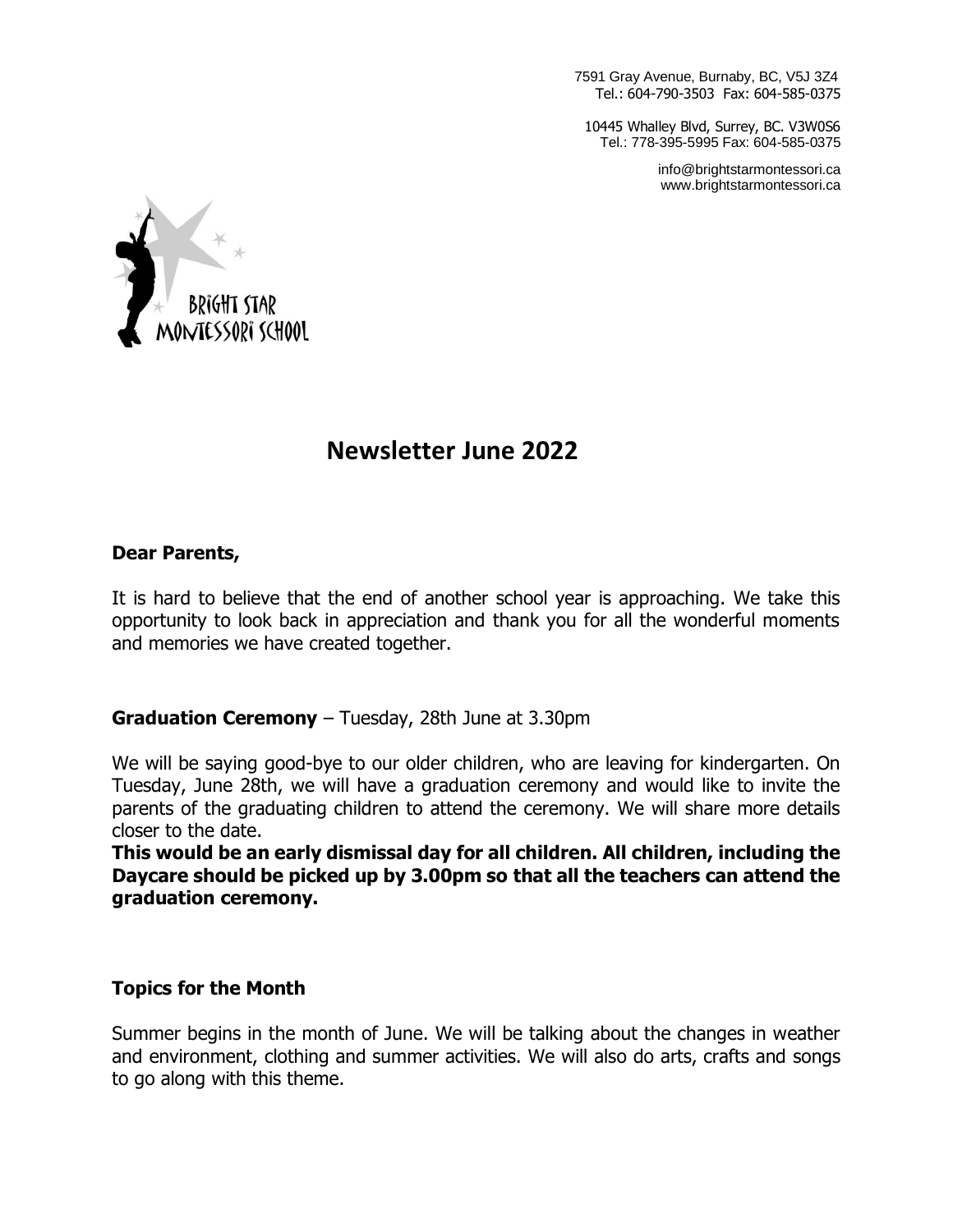**Important Dates.**

**Tuesday, 28<sup>th</sup>, June** -Graduation Ceremony. Early dismissal for all children.

**Sunday, 19th June – Happy Father's Day.**

**Thursday, 30th , June –** Last day of school.

**Friday, 1st July** – Canada Day. **No School**

**Monday, 4 th July** - Summer Program begins.

**Monday, 1st August** – BC Day. **No School.**

**Friday, 26 th , August -** Summer Program ends. **August 29th to September 2nd** – Summer break, school closed

**Tuesday, 6 th September** – back to school for the new school year.

## **Reminders**

- As the summer is approaching, please dress your child appropriately. As the days can get very hot, please bring a summer hat and **a water bottle** with your child to school.
- If you are planning to register your child with us for September 2022, we encourage you to do so soon, as we are now accepting outside applicants.
- Preschoolers who are planning to join our summer program please do so now, as spaces are getting filled up. This year the program will run for 8 weeks, starting July 4th and ending August 26th. Children will be involved in a variety of activities according to the theme of the week. For more information, visit us on our website at www.brightstarmontessori.ca

## • **Attention - Day care Parents.**

Please put your child's name on all lunch items including disposable yogurt containers, boxes, bottles etc.

Please pack **child sized** lunches in a container that can be handled by the child. Do not send oversized containers/boxes. Children should be able **to carry their lunch bags,** take out their lunch, and pack their own bag at the end. Fostering independence and encouraging children to take care of themselves and their belongings independently are very important steps in Montessori education. Parents, please work with us and help us to achieve this.